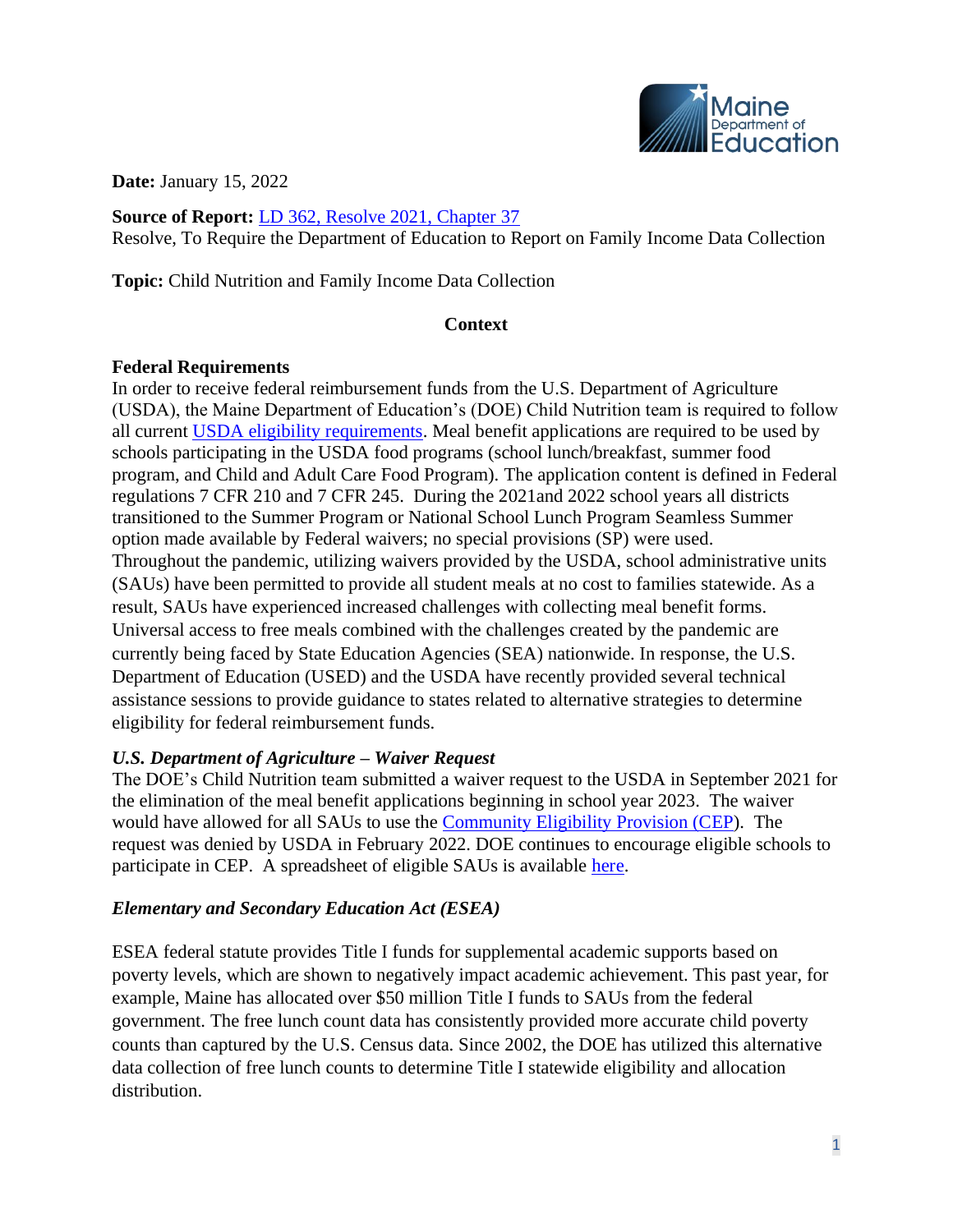However, since the inception of free lunch for all during the pandemic, SAUs have reported a significant decrease in free lunch form collection, ultimately leading to a potentially inaccurate reduction in child poverty counts. As a result, some SAUs would likely receive a substantial decrease in Title I funds. Even a low approximation of a 5% decrease in free lunch counts could affect Title I funds by reducing a single SAU's allocation by up to \$150,000. To mitigate the impacts of the potential inaccurate data due to a reduction in lunch forms being returned, the ESEA Federal Programs Department is utilizing [data options](https://oese.ed.gov/files/2022/01/ED-USDA-Fact-Sheet-Revised-1-12-2022.pdf) provided by the US DOE as of January 2022 for FY23 allocations. Of the options available for use are pre-pandemic data sets, which is what was ultimately utilized in FY22. Simultaneously, the Maine DOE is actively seeking ways to collect more accurate child poverty counts across the state for FY24 and beyond. Further guidance and information will be forthcoming. The Maine DOE remains committed to ensure, as much as possible, that SAUs are not negatively impacted to a significant extent.

### *Essential Programs and Services (EPS)*

Maine education statutes defines economically disadvantaged as "students who are included in the department's count of students who are eligible for free or reduced-price meals or free milk or both." For schools that participate in the CEP, SAUs use an alternative data form to meet the requirements outlined within Title 20-A. Any SAU may utilize the alternate form to ensure they reach all students that would qualify. It is important to note that the alternate form cannot be used for child nutrition purposes.

### **Maine Department of Education's Pilot Program**

The DOE is currently participating in a pilot program with the USED and U.S. Census that involves internally cross-referencing student address information with U.S. Census data to help identify students living in poverty. The pilot may serve as a potential pathway to facilitate the development of a new method of measuring childhood poverty in Maine.

The DOE was awarded funds from the USED 2019 State Longitudinal Data Systems (SLDS) grant to assist the USED in testing a proposed school-level poverty measure (SLPM). This new measure is based on student addresses instead of participation in free and reduced-price meals. States that elected to participate in this project created a geocoded student address directory and joined student geocodes to other geographic information provided by the National Center for Education Statistics (NCES). States use their newly combined information to produce summaries of the existing (e.g., free and reduced-price lunch) and proposed poverty measures and share these summaries with the USED. States participating in this activity remain in control of the geocoded student address directory that they create, and no individual student data will be shared outside of the state.

DOE's data team has collected student addresses based on student enrollments from October 1, 2021. Once these addresses are validated, latitude and longitude will be assigned to them. The latitude/longitude data will be uploaded to the NCES site and poverty data will be returned. The poverty data will then be correlated back to the students and compared against economic disadvantaged data that was collected as part of the October 1, 2021, enrollment data set. This analysis will likely happen in spring of 2022, which is ahead of our scheduled plan presented in the grant application. While SLPM has been used with some success in urban areas, little to no analysis has been done with rural addresses.